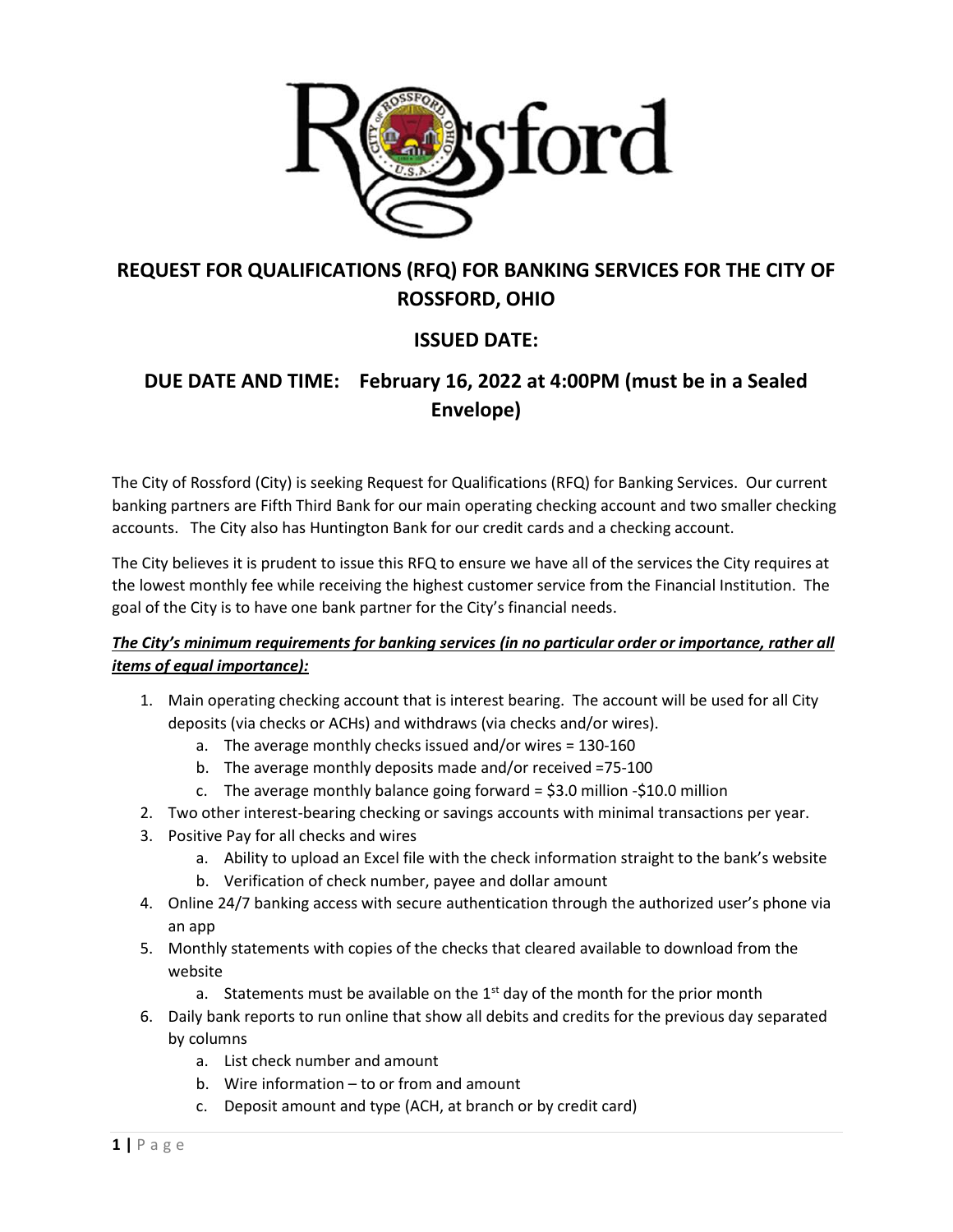- 7. Compatible with our current credit card merchant which is Merchant Service.
- 8. Easy and quick access if authorized administrators need to cancel access or add access to online banking and banking at the local branch
- 9. Great customer service and response time for problems within 1 business day or less. If something takes longer due to research, then communication from account manager to City is key.
- 10. Account Manager assigned to City that is available during business hours by phone or responds within two hours via email. If the Account Manager is on vacation or unavailable a reliable substitute will be assigned during that short time.
- 11. Ability to send payments by ACH or wire within same business day if needed -Bank to provide cut off time in RFQ response
- 12. Ability to set-up wire templates for reoccurring wire payments for both debits and credits.

#### *Banking Institution RFQ Response Guidelines:*

Please provide the following information for evaluation purposes in order for the City to select the most qualified bank that meets all of the needs of the City while being the most economical:

- 1. Must be a bank as defined by Ohio Revised Code Section 1101.01.
- 2. Must have a local branch within a maximum of 10 miles of the City's Administration Building for easy and efficient access for our staff
- 3. Information about and history of Bank (including year established, Board of Directors, number of branches, philosophy, services provided, etc.)
- 4. Financial information on the stability of your banking institution
- 5. Qualifications of dedicated Account Manager and alternate when Account Manager is unavailable who will be assigned to the City's account (resumes that depicts education, work history, size of clients served, capacity to provide quality service, etc.)
- 6. Municipalities (with contact information of person you deal with) that your bank serves in Ohio (with special note to ones that are similar in size)
- 7. Process for onboarding a new client and potential implementation schedule for change over if your bank is chosen and you are not currently the City's main bank. Target for change if warranted is April 1, 2022.
- 8. Describe how your bank ensures compliance with the Ohio Revised Code
- 9. Describe how your bank's services are the best for the City and what makes your bank stand out from other banks
- 10. Ensure to respond to all of the City's minimum requirements and how your bank will fulfill all of our needs
- 11. Provide any other services not listed above that you deem potentially valuable to the City for our review and discussion if your bank is the successful candidate
- 12. Prepare a monthly fee schedule for the minimum required services and then an additional document for other potential services
	- a. Place both of these documents in a separate sealed envelope with your submission

The submission should provide five copies of the information. The RFQ will be evaluated by the City Administrator and the Finance Director. Once their recommendation is prepared and shared with the Mayor for his blessing, it will be taken to the Finance and Insurance Committee for their support and then voted on by City Council. The successful bank will be notified and a meeting will be scheduled with the Mayor, City Administrator, Finance Director and the Account Manager to start implementation. If